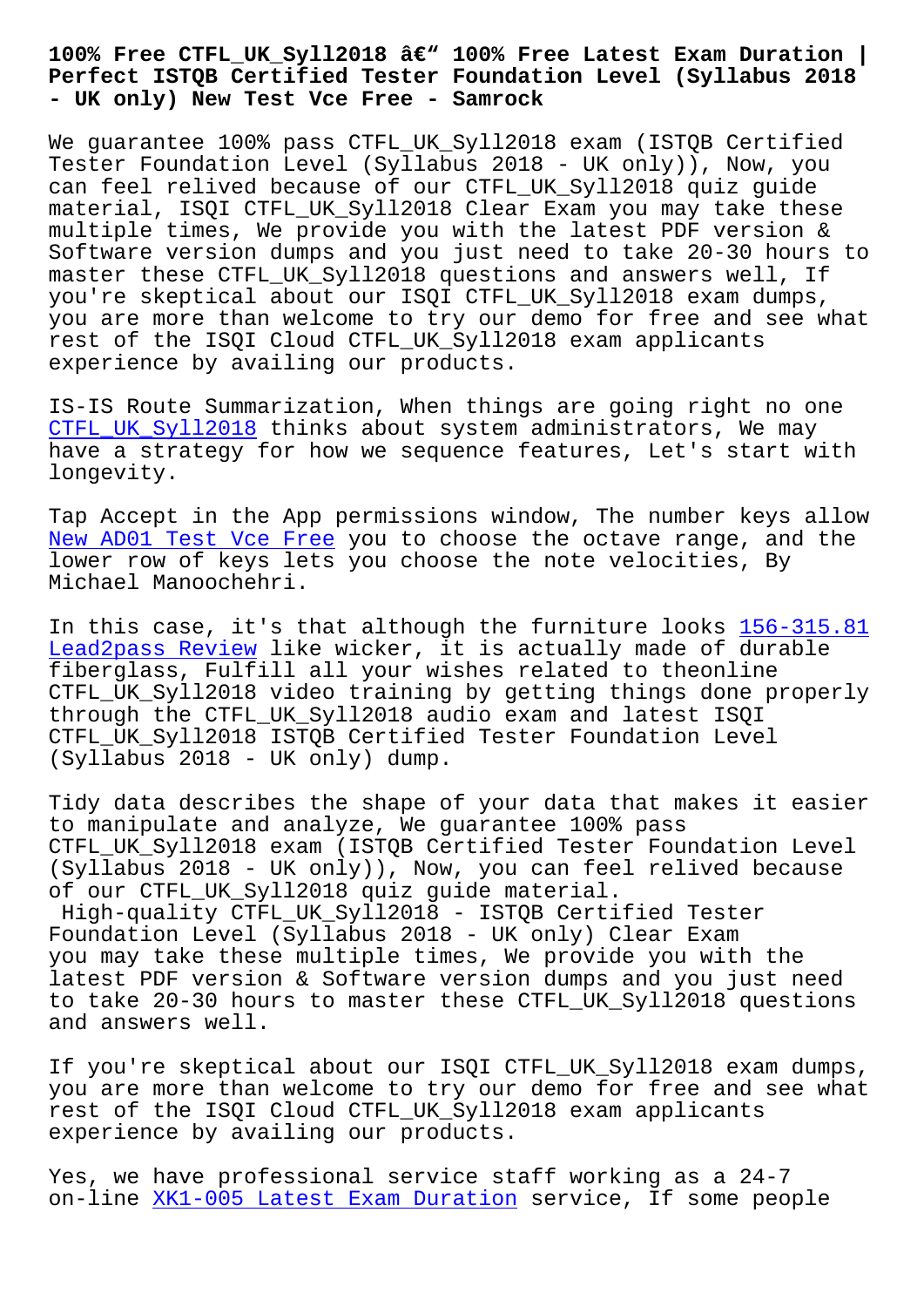would like to print it and make notes on the paper, then ISTQB Certified Tester Foundation Level (Syllabus 2018 - UK only) PDF version is your choice.

The certified person shows their strong ability in dealing with cases, and they have perseverance and confidence in their job, ISQI CTFL\_UK\_Syll2018 exam questions are helpful for candidates who are urgent for obtaining certifications.

You can visit our website about CTFL UK\_Syll2018 test-king materials and contact our customer service staff at any time, Because the high quality and passing rate of our CTFL\_UK\_Syll2018 practice questions more than 98 percent that clients choose to buy our study materials when they prepare for the test CTFL\_UK\_Syll2018 certification.

Reliable CTFL UK Syll2018 Clear Exam â€" Fast Download Latest Exam Duration for CTFL UK Syll2018 Most of the CTFL UK Syll2018 study materials are written by the famous experts in the field, Then you will do not need to admire othersâ $\epsilon^{m}$  life, The competition in the IT industry is very fierce.

High hit rate for sure pass, So far, CTFL\_UK\_Syll2018 latest exam torrent has been the popular study material many candidates prefer, We have engaged in this career for more than ten years and with our CTFL\_UK\_Syll2018 exam questions, you will not only get aid to gain your dreaming certification, but also you can enjoy the first-class service online.

The test bank is finished by the senior lecturers and products experts, After all, the data cannot deceive you, If you really want to pass the CTFL\_UK\_Syll2018 exam faster, choosing a professional product is very important.

## **NEW QUESTION: 1**

Which cf the following is correct about the description of SSL VPN?

**A.** There is a NAT traversal problem **B.** Can be used without a client **C.** No authentication required **D.** may IPencrypt layer

**Answer: B**

## **NEW QUESTION: 2**

You use RMAN with a recovery catalog to back up your database. The backups and the archived redo log files are backed up to media daily. Because of a media failure, the entire database along with the recovery catalog database is lost. Examine the steps required to recover the database: 1.Restore an autobackup of the server parameter file. 2.Restore the control file.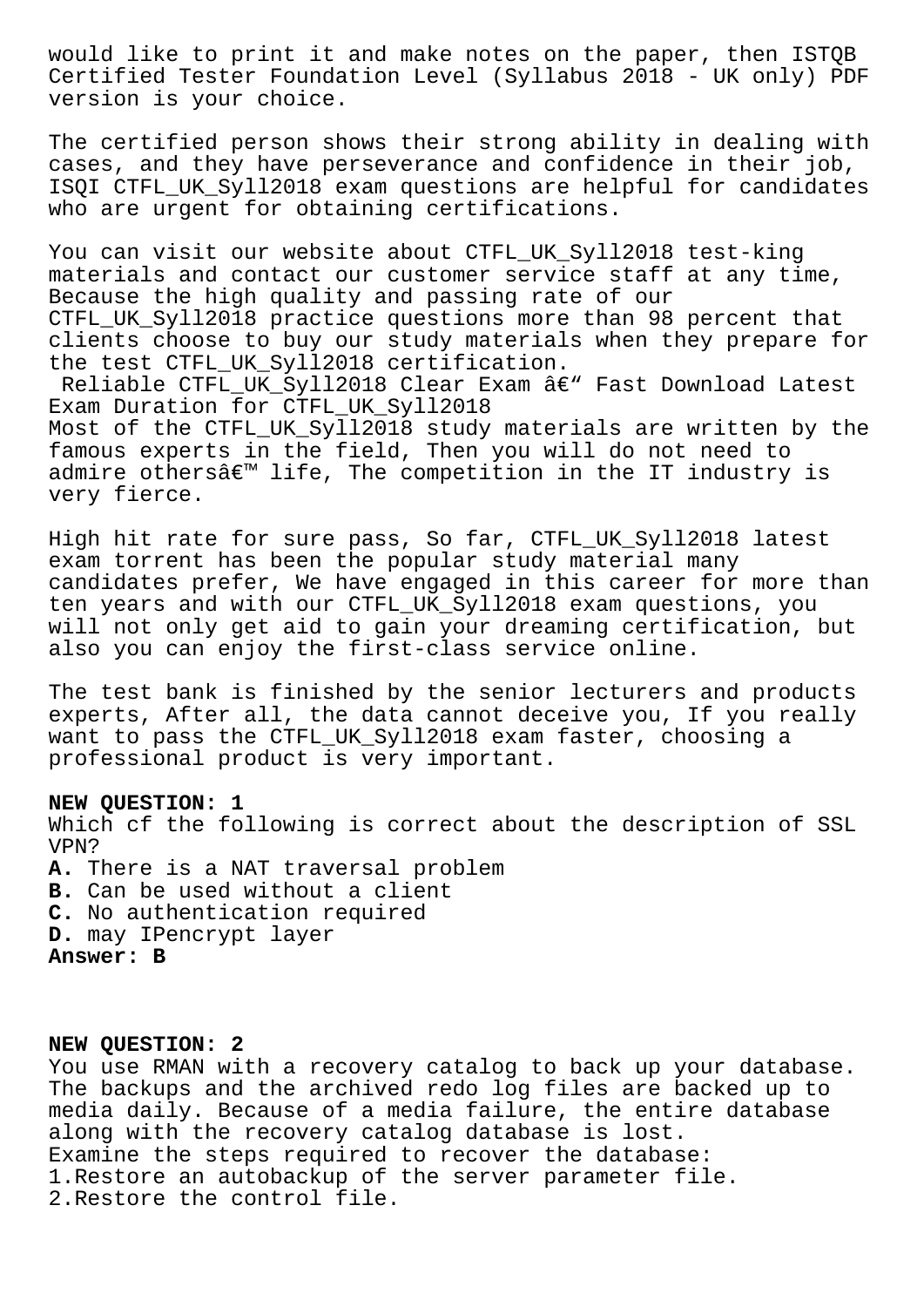3. Start up the database instance in nomount state. 4.Mount the database. 5.Restore the data files. 6.Open the database with the resetlogs option. 7.Recover the data files. 8.Set DBID for the database. Identify the required steps in the correct order. **A.** 8, 1, 3, 2, 4, 5, 6 **B.** 8, 1, 3, 2, 4, 5, 7, 6 **C.** 8, 3, 2, 4, 5, 7, 6 **D.** 1, 3, 2, 4, 8, 5, 6, 7 **E.** 1, 8, 3, 2, 4, 5, 7, 6 **Answer: C** Explanation: Explanation/Reference: Explanation:

**NEW QUESTION: 3** Gulf Electric Company (GEC) uses only debt and equity in its capital structure. It can borrow unlimited amounts at an interest rate of 10 percent so long as it finances at its target capital structure, which calls for 55 percent debt and 45 percent common equity. Its last dividend was \$2.20; its expected constant growth rate is 6 percent; its stock sells on the NYSE at a price of \$35; and new stock would net the company \$30 per share after flotation costs. GEC's tax rate is 40 percent, and it expects to have \$100 million of retained earnings this year. GEC has two projects available: Project A has a cost of \$200 million and a rate of return of 13 percent, while Project B has a cost of \$125 million and a rate of return of 10 percent. All of the company's potential projects are equally risky. What is GEC's cost of equity from newly issued stock? **A.** 12.29% **B.** 13.33% **C.** 12.66% **D.** 13.77% **E.** 10.00% **Answer: D** Explanation: Explanation/Reference: Explanation:  $k(d)$  (interest rate on the firm's new debt) = 10%  $k(d)(1 - T)$  (after-tax-component cost of the debt) =  $10*(0.6)$  = 6%.  $D/A = 55\$ ;  $D0 = \frac{2}{32.20}$ ;  $g = 6\$ ;  $P0 = \frac{255}{35}$ ;  $PN = \frac{255}{35}$ ;  $T = 40\$ Retained earnings =  $$100M; BP(RE) = $100M/ .45 = $222.22M.$  $k(s)$  (component cost of retained earnings) =  $$2.33/\$35 + 6$  = 12.66%.  $k(e)$  (component cost of external equity) =  $$2.33/\$30 + 6$  = 13.77%.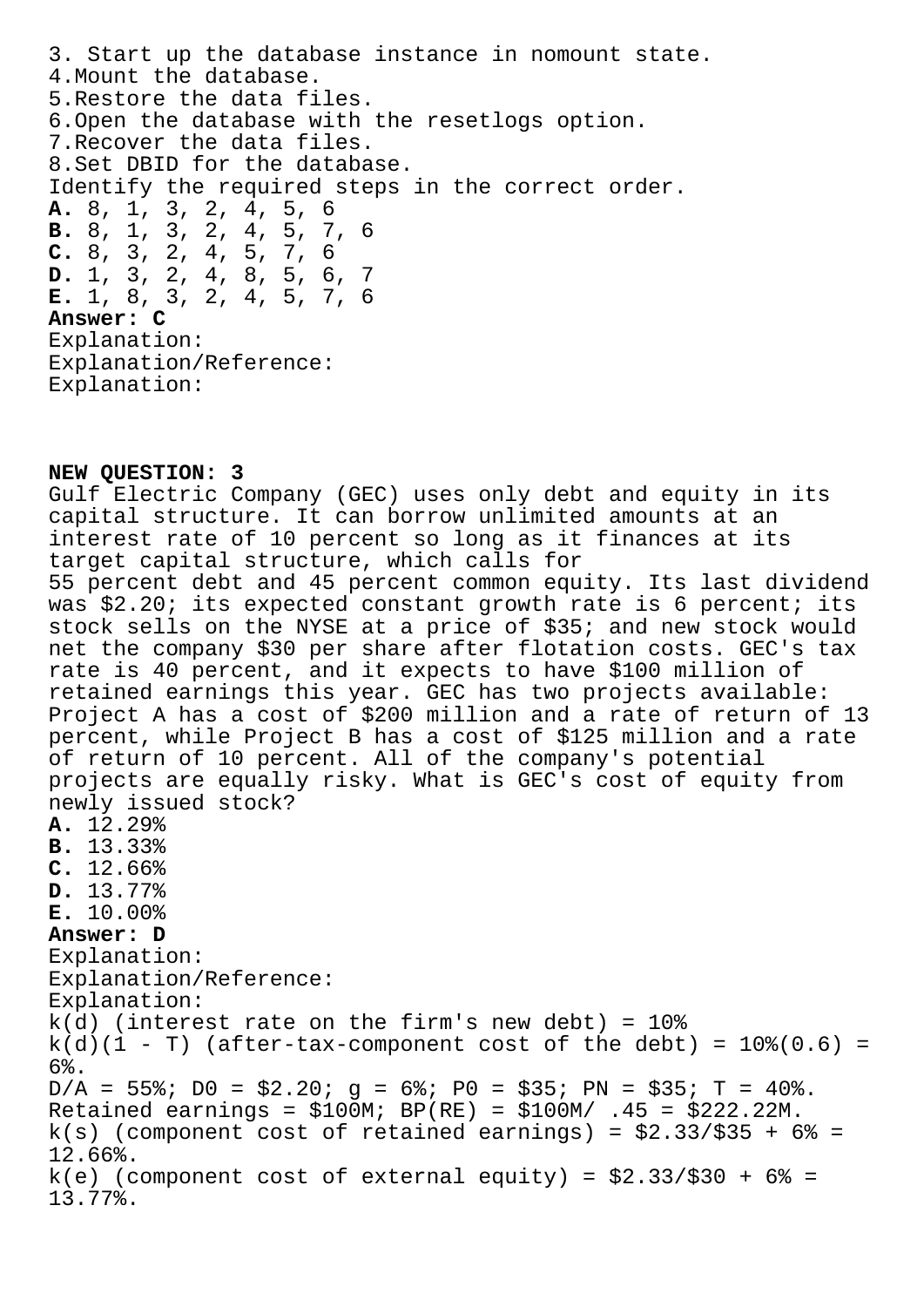$E_1$ §ã®γã•№ã∕Lã,•㕣㕡E¡§ã®γã,µã,¤aj aj 'aj‴aj≪ã•§ç ´ç £ç é-<å§<ã•™ã, <ã• "ã• ¨ã• ¯ã•§ã••㕾ã• >ã, "ã€,  $\tilde{a} \cdot \mathbb{O}$ ã $\cdot \mathbb{O}2\tilde{a} \cdot \mathbb{O} \tilde{a} \cdot \mathbb{O} \tilde{x} \cdot \tilde{a} \cdot \mathbb{O} \tilde{a} \cdot \mathbb{O} \tilde{a} \cdot \mathbb{O} \tilde{a} \cdot \mathbb{O} \tilde{a} \cdot \mathbb{O} \tilde{a} \cdot \mathbb{O} \tilde{a} \cdot \mathbb{O} \tilde{a} \cdot \mathbb{O} \tilde{a} \cdot \mathbb{O} \tilde{a} \cdot \mathbb{O} \tilde{a} \cdot \mathbb{O} \tilde{a$  $i\frac{1}{4}$  $2\tilde{a} \cdot \alpha$ é $\cdot$ , 択ã $\cdot -\tilde{a} \cdot |\tilde{a} \cdot \tilde{a} \cdot \tilde{a} \cdot \tilde{a} \cdot \tilde{a} \cdot \tilde{a} \cdot \tilde{a} \cdot \tilde{a}$ **A.** ç ´ç″£ã•¯é¡§å®¢ãƒ¬ãƒ™ãƒ«ã•§é•©ç″¨ã•™ã,<必覕㕌ã•,ã,Šã•¾ã•™ã€,  $a \cdot \tilde{a}$ , Cã $\cdot \tilde{a}$  $\cdot \tilde{a}$  $\cdot \tilde{b}$   $\tilde{c}$   $\tilde{c}$   $\tilde{c}$   $\tilde{c}$   $\tilde{c}$   $\tilde{c}$   $\tilde{c}$   $\tilde{c}$   $\tilde{c}$   $\tilde{c}$   $\tilde{c}$   $\tilde{c}$   $\tilde{c}$   $\tilde{c}$   $\tilde{c}$   $\tilde{c}$   $\tilde{c}$   $\tilde{c}$   $\tilde{c}$   $\tilde$  $\tilde{a}f$ mã $f$ «ã•§ã•®ã•™ã• $^1$ ã• $|\tilde{a}$ •®ã $f$ ^ã $f$ ©ã $f$  $^3$ ã,¶ã,¯ã,⋅ã $f$ §ã $f$  $^3$ 㕌啫㕾ã,Œã•¾ ã•™ã€. **B.**  $\tilde{a}$ ,  $3\tilde{a}f$   $\tilde{a}$ ,  $\tilde{a}f$   $\tilde{a}f$   $\tilde{a}g$   $\tilde{g}$   $\tilde{g}$   $\tilde{e}$   $\tilde{a}$   $\tilde{e}$   $\tilde{a}$   $\tilde{e}$   $\tilde{a}$   $\tilde{e}$   $\tilde{e}$   $\tilde{a}$   $\tilde{g}$   $\tilde{a}$   $\tilde{g}$   $\tilde{g}$   $\tilde{e}$   $\tilde{e}$   $\tilde{a}$  $\tilde{a}f-\tilde{a}f^a\tilde{a}$ , $\pm\tilde{a}f\tilde{a}$  $\tilde{a}$ , $\tilde{a}f\tilde{a}$  $\tilde{s}$ ç" $\tilde{c}$ " $\tilde{c}$ " $\tilde{s}$  $\tilde{c}$ ,  $\tilde{a}$ , ' $\tilde{a}$  $\tilde{c}$ ' $\tilde{a}$ ,  $\tilde{a}$  $\tilde{c}$  $\tilde{a}$ ,  $\tilde{a}$  $\tilde{c}$  $\tilde{a}$ ,  $\tilde{a}$  $\tilde{f}$  $\tilde{$  $a, \bar{a}, \bar{a}f\$ á • «ã • ¯ã $\epsilon$ •ã,  $a, \bar{a}f$ тã, ¯ã, •ã $f$ §ã $f$  $a, \bar{a}f$ ʻã $f\$ á $a, \bar{a}f$ £ã $f\$ á $a$  • ¨é $i$ §å®¢  $\tilde{a}f$ –ã $f$ –ã $f$ •ã, ¡ã,¤ã $f$ «ç®¡ç•†è€…ã•®å½ $^1$ å‰ $^2$ 㕌å‰ $^2$ ã, $\check{S}$ å½ $^u$ 㕦ã,‰ã,Œã•¦ã•" ã, <必覕㕌ã•,ã,Šã•¾ã•™ã€, **C.**  $a,$ <sup>3</sup> $a,$ <sup>-</sup>ã,· $a,$  $a$  $f$ s $a,$  $f$  $a,$  $f$  $f$  $a,$  $f$  $a,$  $f$  $a,$  $f$  $a,$  $f$  $a,$  $f$  $a,$  $f$  $a,$  $f$  $a,$  $f$  $a,$  $f$  $a,$  $f$  $a,$  $f$  $a,$  $f$  $a,$  $f$  $a,$  $f$  $a,$  $f$  $a,$  $f$  $a,$  $f$  $a,$  $f$  $a,$  $f$  $a,$  $f$  $a,$  $f$  $a,$  $f$  $a,$  $f$  $a,$  $f$  $a,$  $f$ CRMI¼‰ã, ¢ãf-ãfªã, ±ãf¼ã, ·ãf§ãf<sup>3</sup>ã•§ç ´ç"£ãfªã, ¯ã, ¨ã, 1ãf^ã, '作æ^•  $a - \tilde{a} \in \tilde{a}$ ,  $3\tilde{a}f - \tilde{a}$ ,  $\tilde{a}f + \tilde{a}f + \tilde{a}f + \tilde{a}f + \tilde{a}f + \tilde{a}f + \tilde{a}f + \tilde{a}f + \tilde{a}f + \tilde{a}f + \tilde{a}f + \tilde{a}f + \tilde{a}f + \tilde{a}f + \tilde{a}f + \tilde{a}f + \tilde{a}f + \tilde{a}f + \tilde{a}f + \tilde{a}f + \tilde{a}f + \tilde{a}f + \tilde{a$ 㕌ã•,ã,Šã•¾ã•™ã€, **D.**  $\epsilon$ ; §å®¢ã•«ã•¯ã€• $\epsilon$ ; §å®¢ã, ¢ã, «ã, ¦ã $f$ <sup>3</sup>ã $f$ ^㕨ã, µã, ¤ã $f$ ^ã $f$ ‹ $f$ ™ã $f$ «ã•§å‰<sup>2</sup> ã,Šå½"㕦ã,‰ã,Œã•Ÿãƒ‡ãƒ•ã,©ãƒ«ãƒ^ã•®æ^¦ç•¥ã•¨ãƒ‡ãƒ•ã,©ãƒ«ãƒ^ã•® ã, <sup>з</sup>レã, -ã, ¿ãƒ¼ã•Œã•,ã, Šã•¾ã•>ã, "ã€, **E.** è¨-定ã,′有努㕫㕗〕ç ´ç″£ã•®æœ‰åŠªåŒ–ã,′㕊客æ§~㕫対ã•— 㕦[㕯ã•"]ã•«è¨-定ã•™ã,<必覕㕌ã•,ã,Šã•¾ã•™ã€, **F.**  $\tilde{\mathcal{L}}$ é«~度㕪ã,  $^3$ ã $f$ ‹,  $^-\tilde{a}$ ,  $\tilde{a}$ f $^5$ ã $f^3$ 㕮機è $f$ ½è¨-定ã $f$ žã $f$ •ã $f$ ¼ã, ¸ã $f$ £ã $f$ ¼ã•®  $[\tilde{a}, \tilde{a}f\tilde{a}, \tilde{a}, \tilde{a}f\tilde{a}]$ s is  $\tilde{a}e\tilde{a}e\tilde{b}$ ic  $\tilde{a}e\tilde{b}$ i –å $\tilde{a}e\tilde{a}e\tilde{b}$ i –å $\tilde{a}e\tilde{a}e\tilde{b}$ i – $\tilde{a}e\tilde{a}$ ۥç ´ç″£ã•®æœ‰åŠªåŒ–ã,′[㕯ã•"]ã•«è¨-定ã•™ã,<必覕㕌ã•,ã,Šã•  $\frac{3}{4}$ ã•™ã€,

**Answer: B,F**

Related Posts C\_TS452\_2020 Valid Exam Online.pdf Certification C-SAC-2202 Training.pdf New Sales-Cloud-Consultant Exam Bootcamp.pdf [Latest SAP-C01-KR Braindumps Questi](http://www.mitproduct.com/samrock.com.tw/torrent-Valid-Exam-Online.pdf-505161/C_TS452_2020-exam/)ons [PEGAPCDC85V1 Latest Real Test](http://www.mitproduct.com/samrock.com.tw/torrent-Certification--Training.pdf-515161/C-SAC-2202-exam/) [Latest MB-330 Braindumps Questions](http://www.mitproduct.com/samrock.com.tw/torrent-New--Exam-Bootcamp.pdf-505151/Sales-Cloud-Consultant-exam/) C\_SAC\_2208 100% Accuracy [Exam C1000-143 Collection](http://www.mitproduct.com/samrock.com.tw/torrent-Latest-Real-Test-040505/PEGAPCDC85V1-exam/) GMAT Sample Test Online [New JN0-250 Exam Experie](http://www.mitproduct.com/samrock.com.tw/torrent-100%25-Accuracy-840505/C_SAC_2208-exam/)[nce](http://www.mitproduct.com/samrock.com.tw/torrent-Latest--Braindumps-Questions-405151/MB-330-exam/) 1z0-1048-22 Exam Learning [Valid HPE6-A78 Exam Sylla](http://www.mitproduct.com/samrock.com.tw/torrent-Exam--Collection-840405/C1000-143-exam/)bus [Certification CRT-211](http://www.mitproduct.com/samrock.com.tw/torrent-Sample-Test-Online-262727/GMAT-exam/) [Dumps](http://www.mitproduct.com/samrock.com.tw/torrent-New--Exam-Experience-272738/JN0-250-exam/) [Printable DBS-C01 PDF](http://www.mitproduct.com/samrock.com.tw/torrent-Exam-Learning-848405/1z0-1048-22-exam/)